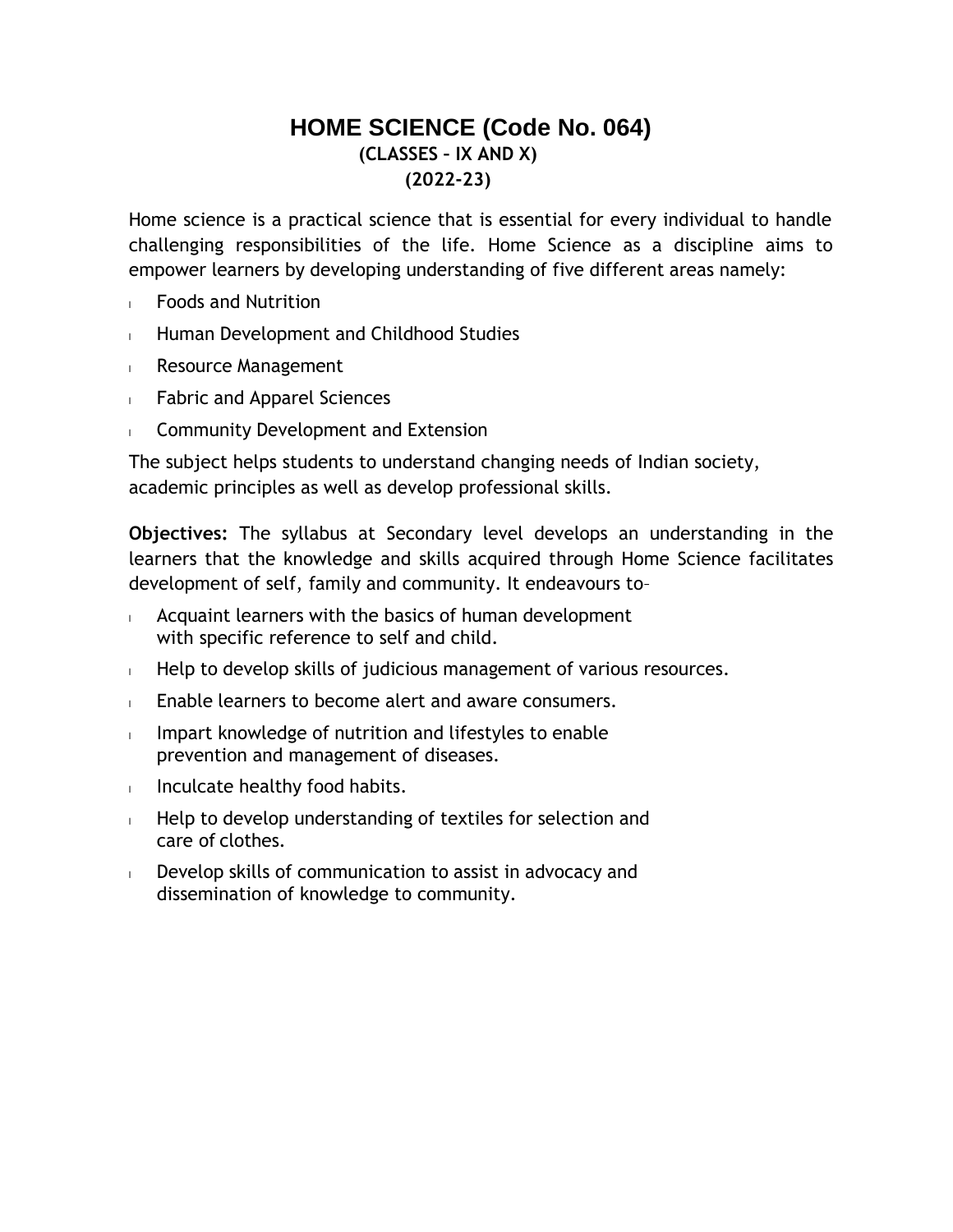# **Home Science (Code No. 064) Class - IX (2022-23)**

Course Structure: Theory& Practical Theory : 70Marks

Time:3 Hrs. **Practical : 30Marks** 

| No.            | <b>Units</b>                                     | <b>Marks</b> | No. of Pd.      |
|----------------|--------------------------------------------------|--------------|-----------------|
|                | Concept and scope of Home Science Education and  | 03           | 03              |
|                | recent trends                                    |              |                 |
| $\overline{2}$ | Human growth & Development - I                   | 08           | 24              |
| $\overline{3}$ | <b>Family and Values</b>                         | 08           | 15              |
| $\overline{4}$ | Food, Nutrition and Health                       | 15           | 24              |
| $\overline{5}$ | <b>Fiber and Fabric</b>                          | 15           | 20              |
| 6              | <b>Resource Management</b>                       | 14           | 28              |
| $\overline{7}$ | Measures of Safety and Management of Emergencies | 07           | 12 <sup>2</sup> |
|                | <b>Total</b>                                     | 70           | 126             |
|                | <b>Practical</b>                                 | 30           | 28              |
|                | <b>Grand Total</b>                               | 100          | 154             |

# **Unit I : Concept and scope of Home Science Education and recent trends**

- a) Concept of Home Science
- b) Fields of Home Science
- c) Relevance of study of Home Science and career options
- d) Recent trends

# **Unit II : Human Growth & Development– I**

- a) Concept of growth and development
- b) Principles of growth and development
- c) Factors affecting growth and development (environmental and heredity)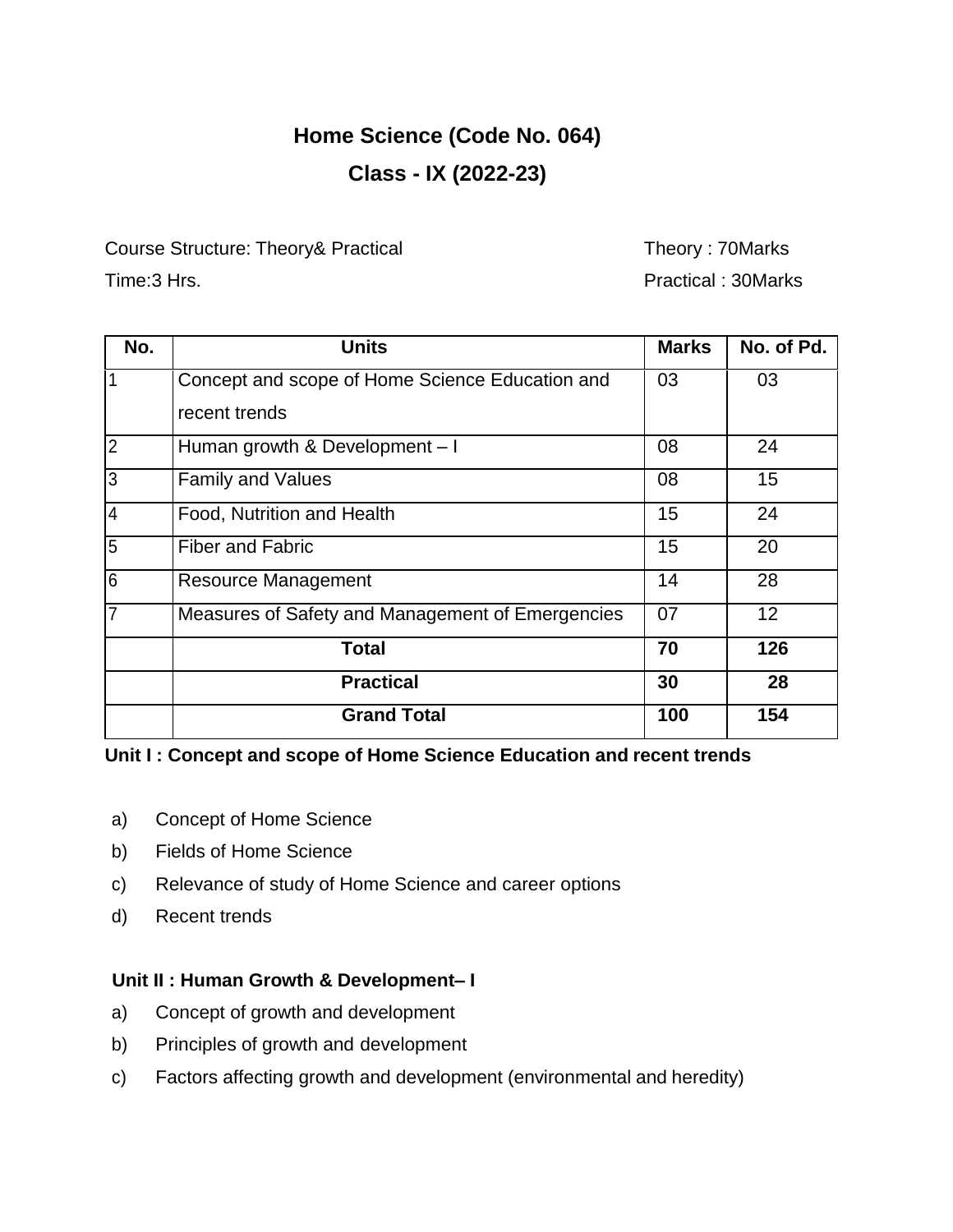d) Age specific milestones (Birth to3 years)-Physical, motor ,social, emotional, cognitive and language

# **Unit III : Family and Values**

- a) Concept and types of family
- b) Role of family in Holistic development of an individual (Physical, Social, Psychological and Spiritual)
- c) Ethical and value based society (need for happy family, respect and care for each member of family, Dignity of labour, work distribution within the family)
- d) Importance of Girl Child.
- e) Influence of various factors on a family : Globalisation, Urbanisation, Migration, Technology and Media.

# **Unit IV : Food, Nutrition and Health**

- a) Definition of Food, Nutrition, Nutrient, Health and Nutritional Status.
- b) Food and its functions (Physiological, Social and Psychological)
- c) Nutrients : sources and functions
- d) Relationship of Food, Health and Diseases
- e) Malnutrition : concepts and components (over nutrition and under nutrition)
- f) Concept of Balanced Diet

# **Unit V : Fibre and Fabric**

- a) Definition of Fiber andYarn
- b) Classification of fiber on the basis of origin and length
- c) Characteristics of fibers : feel, appearance, colour fastness, length, strength, absorbency, shrinkage, elasticity, effect of heat and sunlight.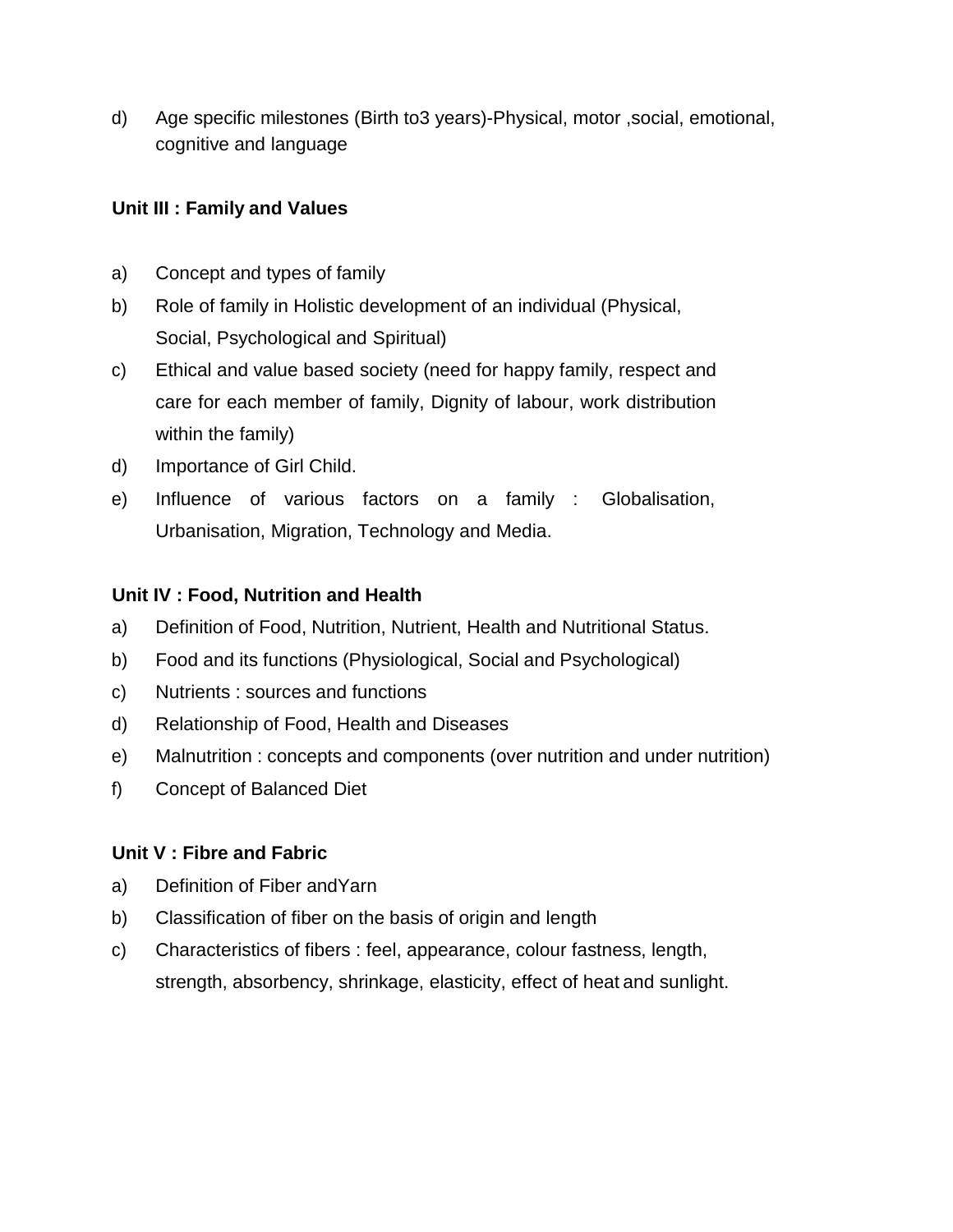### **Unit VI :Resource Management**

- a) Resources : Definition and characteristics
- b) Types of resources (Human : Time, Energy, Knowledge and attitude Non-Human : Money, materialistic goods and community resources)
- c) Waste Management Need to refuse, reduce, reuse, repair and recycle waste.
- d) Proper disposal of kitchen waste (Biodegradable : Composting, Vermicomposting, Biogas and Bagass. Non Biodegradable : Inceneration, Land fills and Recycle)

### **Unit VII : Measures of Safety and Management of Emergencies**

- a) Accident prone / Unsafe Zones at home
- b) Need of safety at home
- c) Measures of safety against burns, electric shocks, cuts, fractures, bites, poisoning
- d) First Aid : Concept and Importance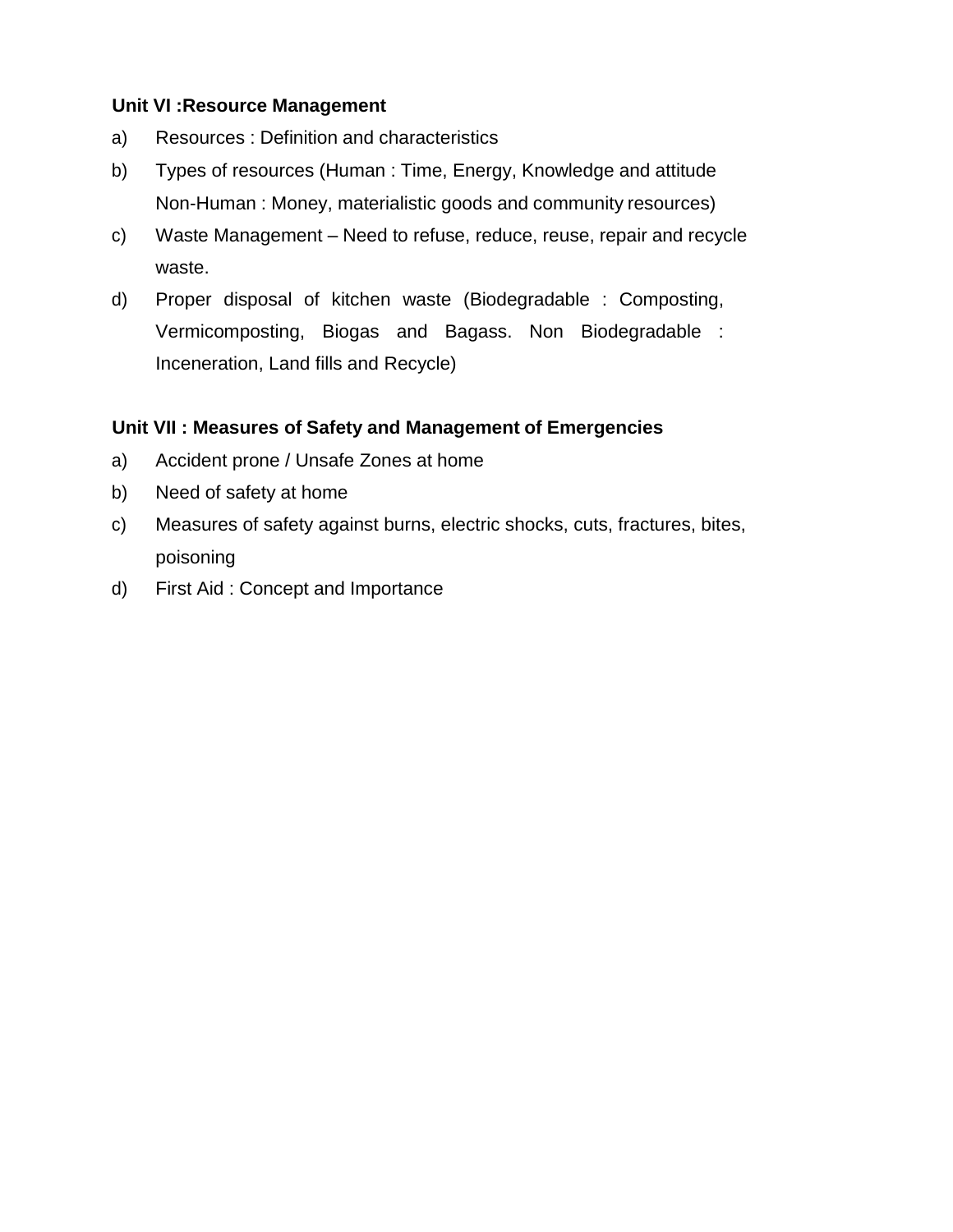### **Practicals**

- 1. Observation of physical development in a child from birth to three years
- 2. Observation of motor skills in a child from birth to 3 years.
- 3. Role of family members: collage / chart etc.
- 4. Design educational games specific to functions or sources of nutrients.
- 5. Weights and measures: Equivalents / conversions of Ounce, gram, cup, teaspoon, tablespoon, how to use a kitchen weighing scale.
- 6. Identification of fruits, vegetables, spices, oils, sugars, cereals and lentils.
- 7. Food processing method demonstration: Germination and Fermentation.
- 8. Collection and Identification of fibre: physical charateristics and burning tests.
- 9. Create a slogan or poster for proper disposal of domestic waste .
- 10. Prepare a first aid kit and practice giving first aid for burns, cuts, bites, fractures, electric shocks (group activity)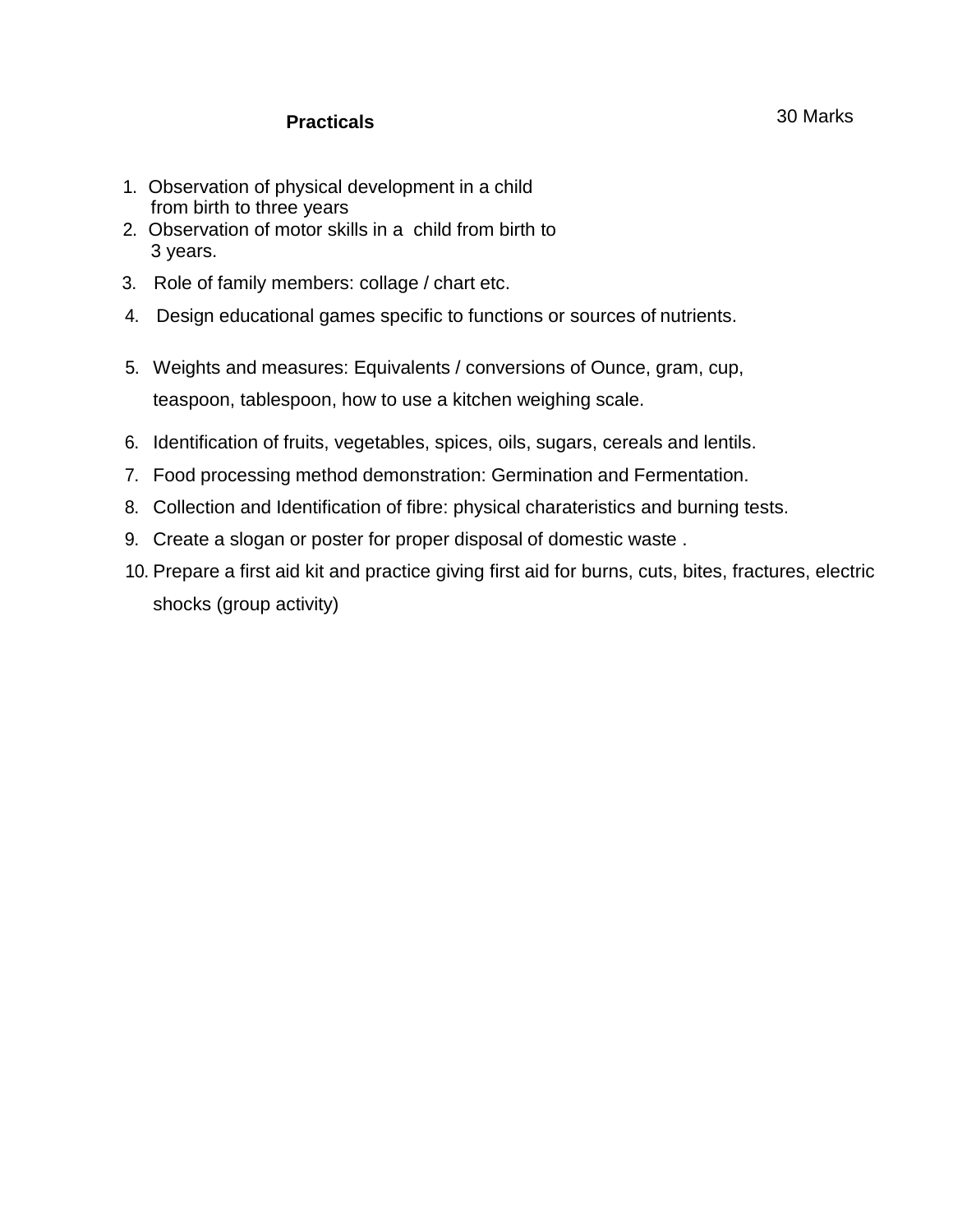|     | <b>SCHEME FOR PRACTICAL EXAMINATION</b><br><b>CLASS IX HOME SCIENCE</b>                          | $M.M-30$      |
|-----|--------------------------------------------------------------------------------------------------|---------------|
| L.  | <b>LAB ACTIVITY-</b>                                                                             |               |
|     | a) Observation of physical development in a child from birth to three years<br>OR                | 3 marks       |
|     | Observation of motor skills in a child from birth to 3 years.                                    |               |
|     | b) Prepare and present a dish using germination OR fermentation (With fire/without fire) 7 Marks |               |
|     | c) Identification of fibre using physical characteristics and burning tests.                     | <b>3Marks</b> |
| II. | <b>First Aid Kit</b>                                                                             | 5 Marks       |
| Ш.  | File Work                                                                                        | 10Marks       |

**IV.** Viva 2 Marks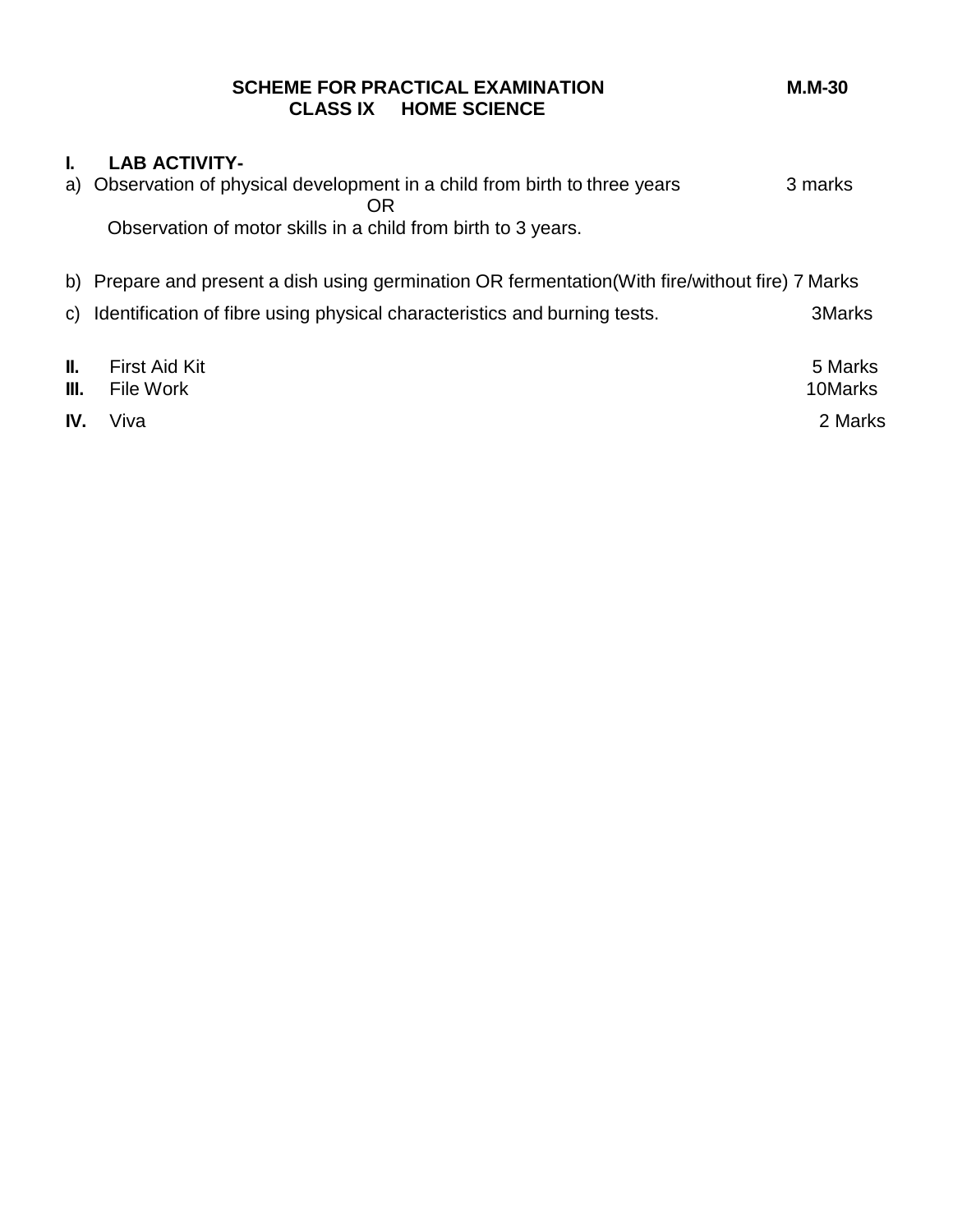# **Home Science (Code No. 064) Class - X (2022-23)**

Course Structure: Theory& Practical Theory : 70Marks

Time:3 Hrs. Practical : 30Marks

| No.            | <b>Units</b>                                | <b>Marks</b>      | No. of Pd. |
|----------------|---------------------------------------------|-------------------|------------|
|                | Human Growth & Development - II             | 12                | 20         |
| $\overline{2}$ | <b>Management of Resources</b>              | $12 \overline{ }$ | 20         |
| l3             | Food and Personal Hygiene                   | 08                | 16         |
| l4             | <b>Meal Planning</b>                        | 13                | 30         |
| 5              | <b>Food Safety and Consumer Education</b>   | 12                | 20         |
| l6             | Care and Maintenance of Fabrics and Apparel | 13                | 20         |
|                | <b>Total</b>                                | 70                | 126        |
|                | <b>Practical</b>                            | 30                | 28         |
|                | <b>Grand Total</b>                          | 100               | 154        |

# **Unit I : Human growth &development II**

- a.Play (birth-5 years), role of play in growth & development of children. Types of playactive, passive, natural, serious and exploratory, selection of play material for children.
- b. Childhood(3 to11 years)-Age specific milestones- Physical, motor ,social, emotional, cognitive and language
- c. Adolescents : Special Features- Physical and biological, motor ,social, emotional, Cognitive and language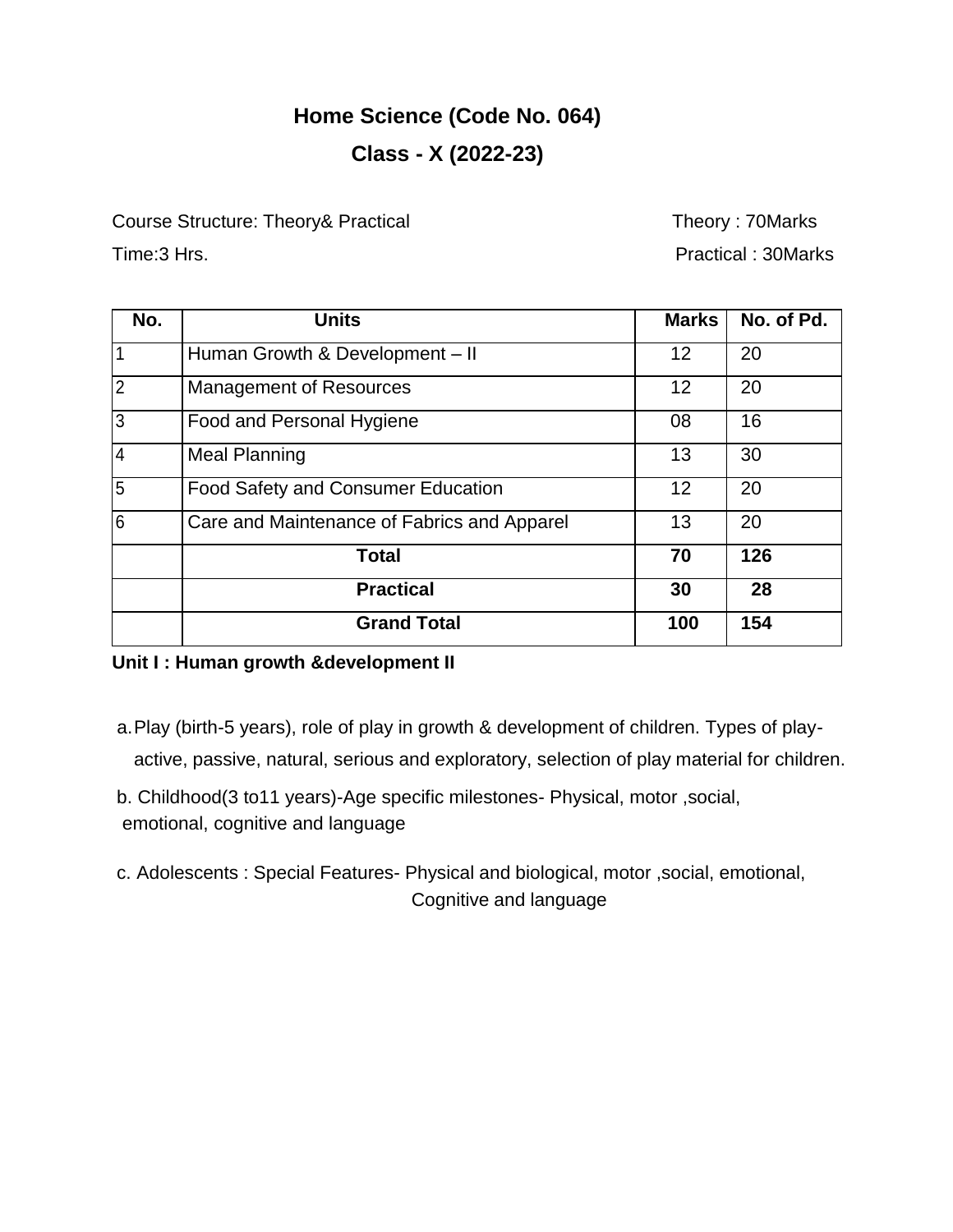# **Unit II: Management of Resources: Time, Energy and Money**

- a) Time Management Definition and Importance
- b) Time plans Factors affecting time plan
- c) Energy Management : Definition and Importance
- d) Fatigue and work Simplification

### **Unit III : Food and Personal Hygiene**

- a) Principles of hygienic handling and serving of food
- b) Hygiene in kitchen
- c) Personal hygiene of food handler
- d) Hygiene during food storage

### **Unit IV :Meal Planning**

- a) Concept of Meal Planning
- b) Factors affecting meal planning age, sex, climate, occupation, cost of food items, number of family members, occasion, availability of food, family traditions, likes and dislikes
- c) Basic food groups given by ICMR
- d) Use of food groups in planning balanced meal for self and family.

# **Unit V : Food Safety and Consumer Education**

- a) Problems faced by Consumer- Price variation, poor quality, Faulty weights and measures, Non-availability of goods, Misleading information, Lack of standardized products
- b) Food adulteration : Concept, adulterants(Metanil yellow, Argemone ,Kesari dal) and harmful effects of these adulterants on human health,
- c) Food Safety Standards-FSSAI (2006)

# **Unit VI : Care and Maintenance of Fabrics and Apparel**

- a) Cleaning and finishing agents used in routine care of clothes.
- b) Stain Removal
- c) Storage of cotton, silk, wool and synthetics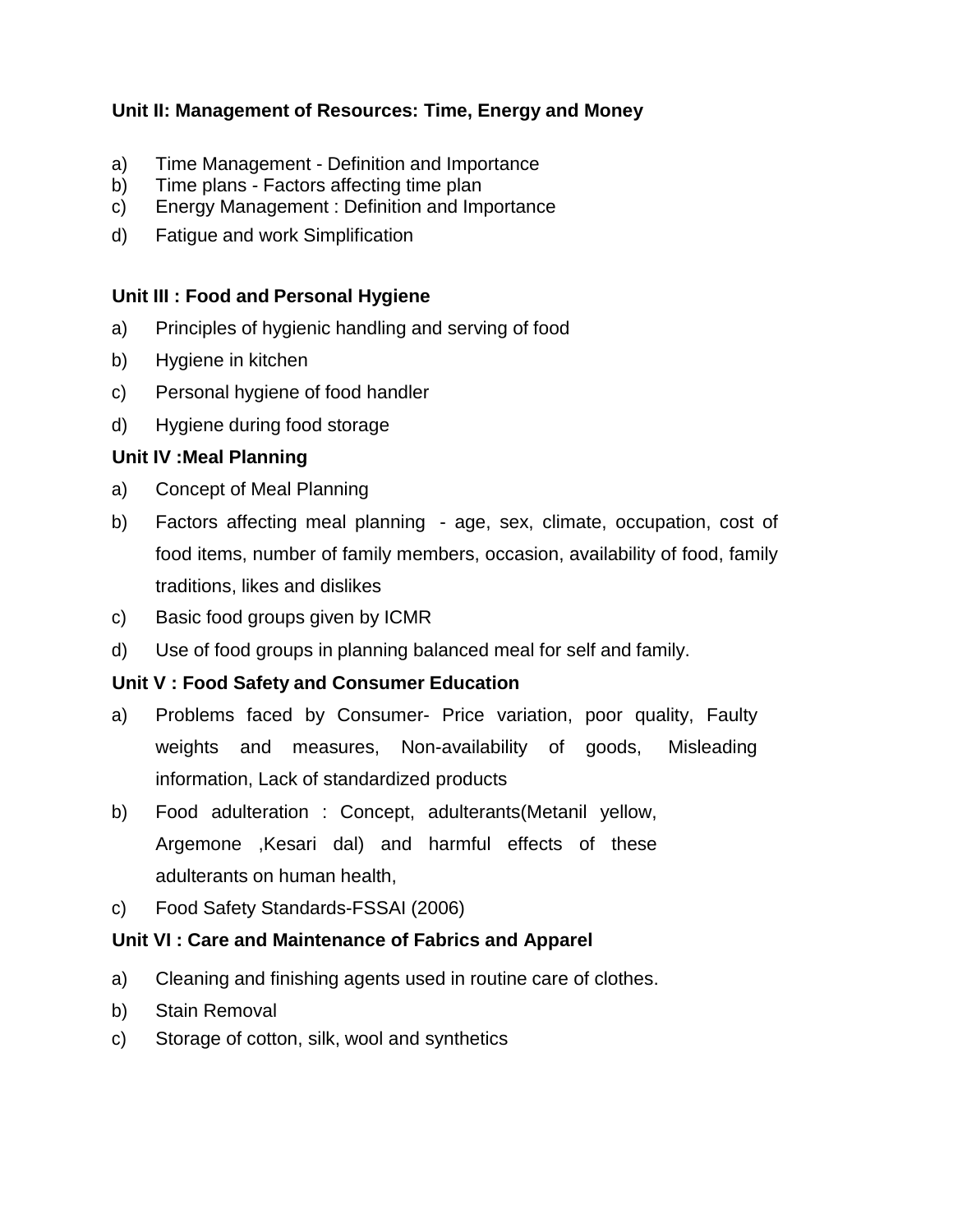- 1. Make a suitable play material for children between birth to 5 years (group activity)
- 2. Plan a balanced meal for yourself.
- 3. Make a time plan to self for one day.
- 4. Write a report on any five malpractices you have observed in the market and write your responsibilities as a consumer in each context.
- 5. Prepare a slogan/poster to create awareness on consumer education
- 6. Remove stains from white cotton fabric: curry, grease, ball pen ink, lipstick, tea and coffee
- 7. List five areas of agreement and disagreement each with parents, siblings and friends, and give your suggestion to improve the relationships.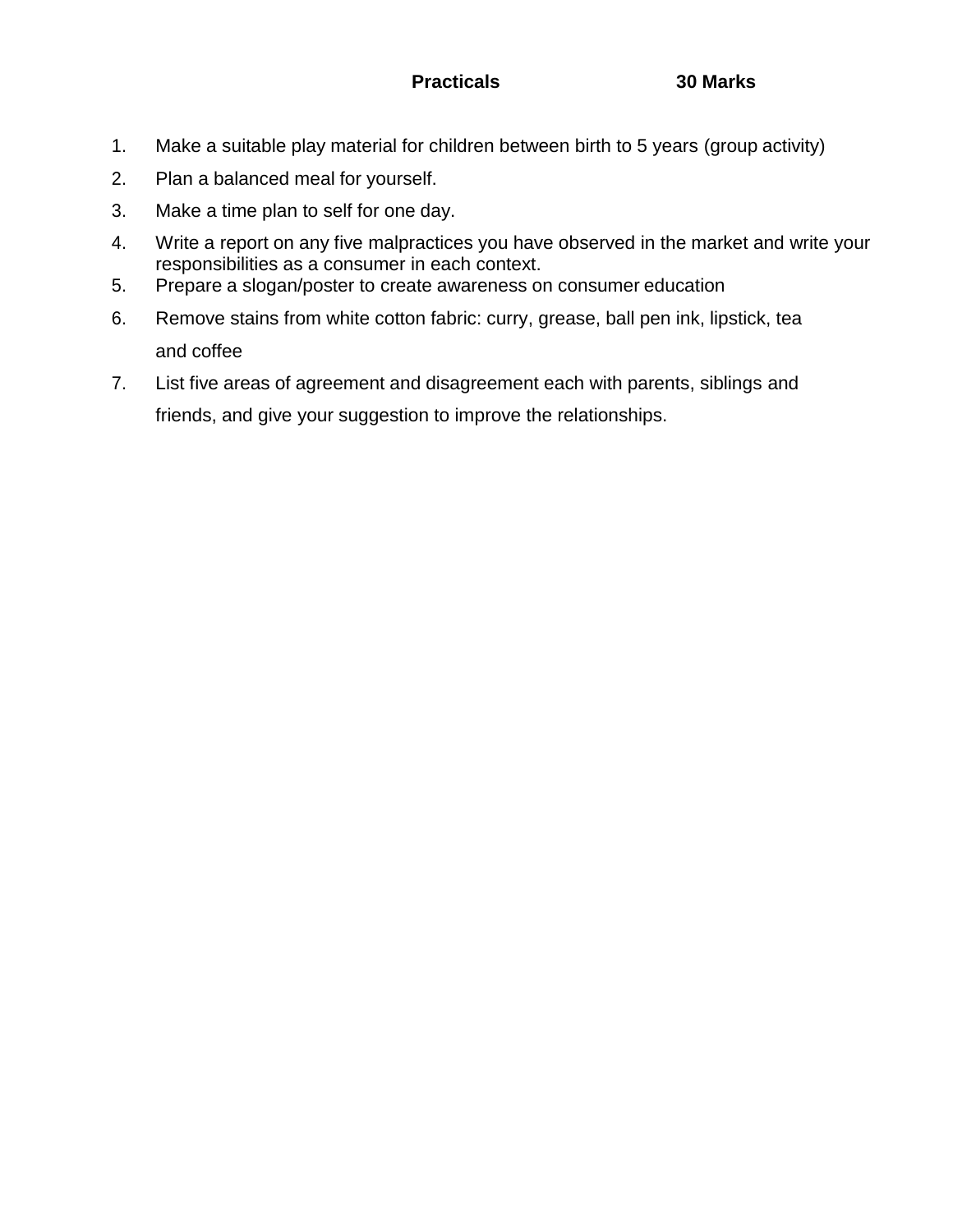#### **SCHEME FOR PRACTICAL EXAMINATION M.M-30 CLASS X HOME SCIENCE**

|                | <b>LAB ACTIVITY</b>                                                                                        | <b>Marks</b> |
|----------------|------------------------------------------------------------------------------------------------------------|--------------|
| a)             | Plan a balanced meal for yourself                                                                          | 5 Marks      |
| b)             | Prepare a time plan for self for one day                                                                   | 5 Marks      |
| $\mathsf{c})$  | Remove any two stain from white cotton<br>sample- curry, grease, ball pen ink, lipstick,<br>tea and coffee | 5 marks      |
| $\mathbf{II}$  | <b>Play Material</b>                                                                                       | 8 Marks      |
| $\mathbf{III}$ | File Work                                                                                                  | 5 Marks      |
| IV             | Viva                                                                                                       | 2 Marks      |